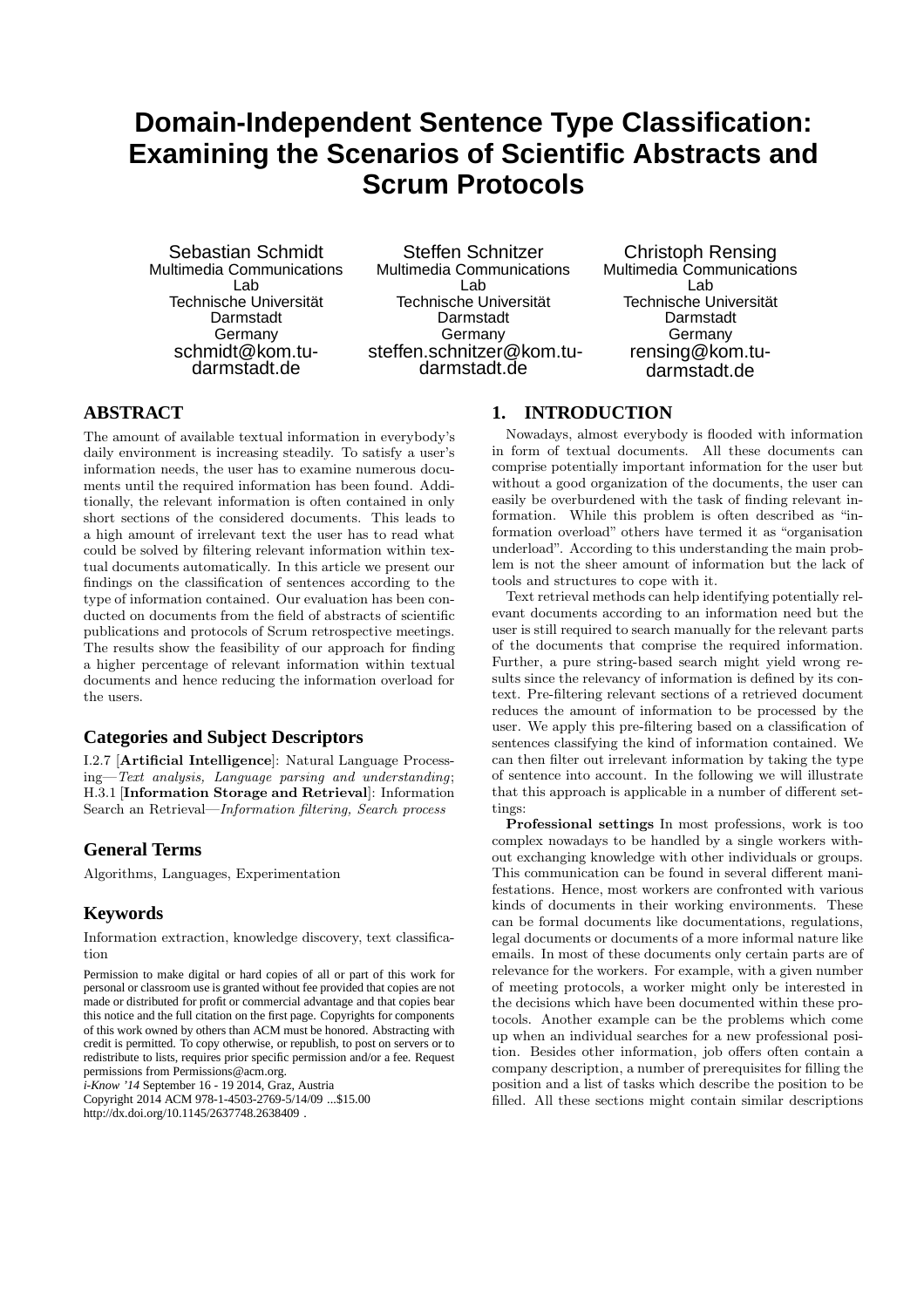but the actual information varies depending on the context in which the information can be found. A simple example sentence classification for similar job offer descriptions could be:

- "Our company employs Java developers." (company description)
- "The applicant has to be a Java developer." (prerequisite)
- "You will develop Java applications." (task description)

Another critical example for this scenario could be a medical company placing a job offer for a software developer. Searching the whole document for medical terms would find matches in the company description (but not the task description) and hence yield a false positive for somebody searching a job in the medical sector.

Research settings Both in industrial and academic research settings, researchers have to cope with an enormous number of textual documents in order to acquire knowledge. Besides the textual work as described in the previous paragraph, a huge amount of text comes with the research articles the researcher has to handle for acquiring knowledge and comparing the own work with the work of other researchers. The two main challenges are the identification of relevant research articles and the extraction of the information required. Applying a pure string-based search on the complete text of the documents might yield unintentional results. For example when searching for other research articles that apply a certain method, one will also find these that refer to articles which apply this method because they mention them in a "related work" context.

Educational settings Besides traditional text books for learning, the amount of on-line learning resources is increasing as well. The abstracts of such learning resources often state educational objectives but also pre-requirements for the particular resource. Depending on the learners, they might search for similar phrases but only within one of those two different contexts. While both context sections might contain similar phrases (e.g. "Java Hello World" or "Simple MySQL statements"), a learner is only interested in resources which include such phrases in either the educational objectives or the pre-requirements (depending if they want to learn about this or already know about it and want to continue learning on an advanced topic).

In all these settings it would be beneficial to apply a tool that filters the relevant parts of a document instead of searching in a complete document. Within this paper we examine the usage of sentence classification for the identification of types of sentences in order to provide such a pre-filter for the users. To this aim, we take a look into two different concrete scenarios and evaluate the feasibility of our approach which is designed in a domain-independent fashion.

## **1.1 Outline**

After the given introduction, which motivates our work, the following section gives a brief overview on related work. Section [3](#page-1-0) presents the application scenarios of focus and the acquired corpora for these scenarios which are used for evaluation purpose. Section [4](#page-3-0) presents our solution and gives in-

sight into the machine learning features we use for sentence classification. The results of our evaluation are presented in Section [5](#page-4-0) before the paper is concluded and an outlook on future work is given (Section [6\)](#page-6-0).

## **2. RELATED WORK**

Most existing work tackling the problem of information overload, try to solve this issue on document level by either either filtering irrelevant documents totally out or by improving the document retrieval process of relevant documents by semantic annotations of the complete documents.

Text analysis is an established field of research for quite a while now with applications in almost any domain. Noticeable is the wide range in terms of scope of the analysis. On the one end, there is the coarse grained classification of textual documents or even collections of textual documents handled with techniques such as *text classification* or *text retrieval*. The goal of these approaches is to assign to a complete collection of documents or to a single document one or multiple label(s) or to find the document(s) which might help the user to fulfil his/her information need. Finding the required information within these documents is to be done manually by the user. The precision for these approaches is rather low. On the other end, there are fields such as automated *question answering* systems which aim at finding an answer to a question composed in natural language or *named entity recognition* which aims to identify all named entities (of a restricted type) within a text. These approaches cater mainly to the identification of a single word/token or a short word/token sequence. These approaches often struggle in terms of recall since a very precise formulation of the query is required.

The work we present in this paper aims at the classification of sub-units of complete texts which are in our case sentences. Existing work on sentence classification mainly focuses on single scenarios. One of the fields examined frequently are scientific articles. Daniel et al. [\[2\]](#page-6-1) identified word patterns for the classification of sentences into information type categories, such as "could be used in" for application related sentences or "remains unknown" for problem related sentences. An SVM-based approach for sentence classification in the bio-medical domain has been presented in [\[5\]](#page-6-2). Liakata et al. [\[9\]](#page-6-3) show the feasibility of the classification for automated text summarization. Besides the focus on classification, investigations on sentence annotation schemes is focus of several work, where some focus on abstracts of scientific articles (e.g. [\[5\]](#page-6-2)) while others focus on complete papers (e.g. [\[15\]](#page-7-0)). Remotely related work considers discourse and argumentation structures to identify sentiments on sub-sentence level in small documents [\[10\]](#page-7-1) which could be used as features for scientific abstracts. However, the scenarios examined in this article and many other scenarios do not contain discourse characteristics. Other examined scenarios for sentence classification are e.g. e-mail data ([\[8\]](#page-6-4), [\[17\]](#page-7-2)), bio-medical data bases [\[16\]](#page-7-3), legal texts [\[3\]](#page-6-5) and event classification in newspaper articles [\[11\]](#page-7-4). To conclude, we did not see work which examines the usage of a single approach within different scenarios.

## <span id="page-1-0"></span>**3. EXAMINED SCENARIOS**

We examined two scenarios that are relevant for our work in detail. These scenarios have been selected to have con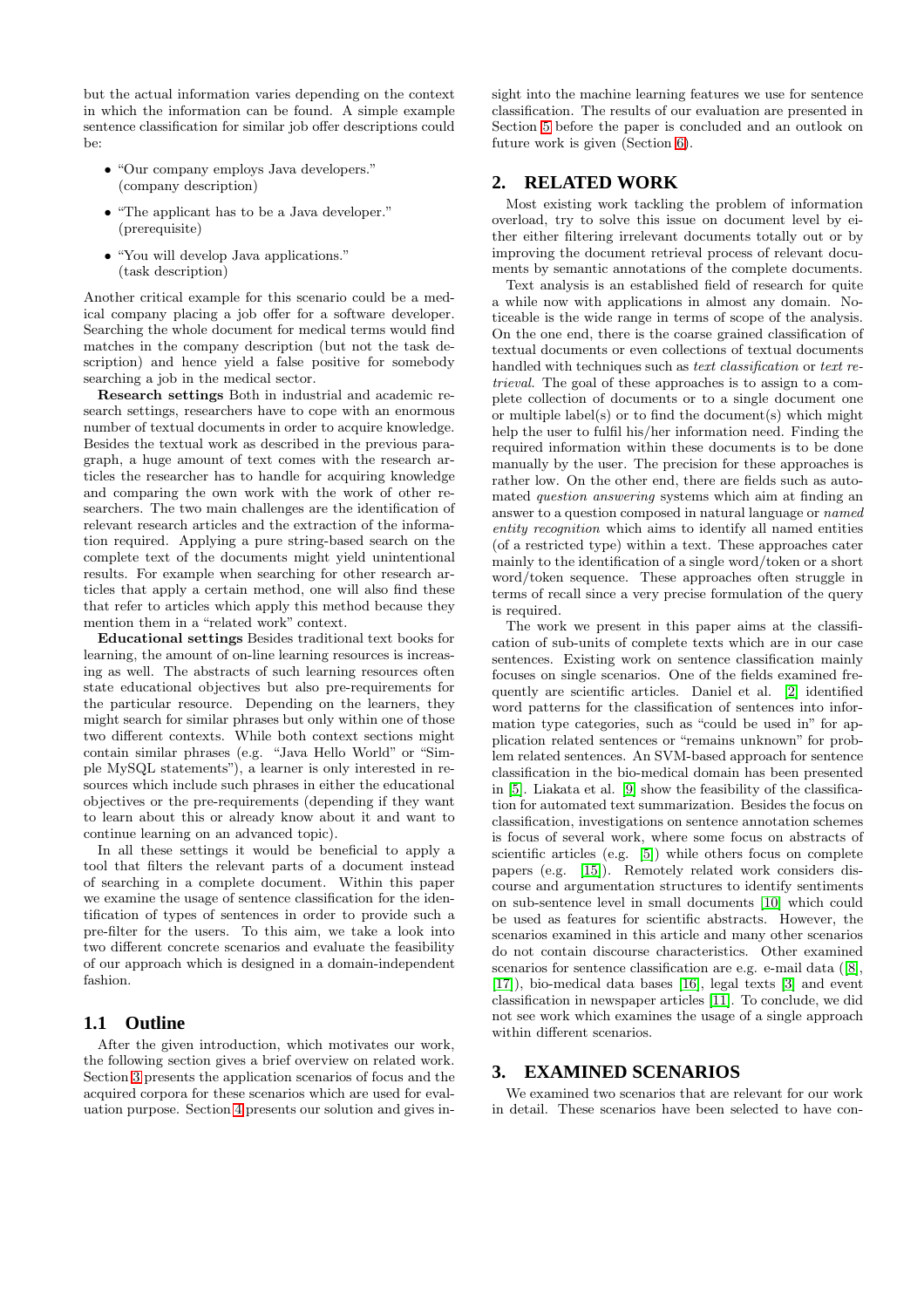trary properties. While the first scenario on *Abstracts of Scientific Articles* is characterised by complete sentences of a very formal and precise language, the second scenario on *Protocols of Scrum Retrospective Meetings* is characterized by very short sentences (often not even of correct grammar) or bullet point lists. Further, the first scenario originates in the research setting and the second scenario originates in the professional setting.

## **3.1 Abstracts of Scientific Articles**

As mentioned in the introduction, researchers are coping almost daily with scientific articles. To get familiar with a topic it requires a lot of time and effort to find relevant literature and in particular, find the relevant information within these articles. Typical information needs of a researcher are:

- Which other articles face a particular problem or have the same motivation as my work?
- Which other articles use a particular approach/method?
- Which authors work in related fields as I do?
- Which approach performs best for a specific problem?

To find an answer to these questions the examination of the abstracts of the article can be quite helpful since the abstracts contain a condensed version of the content of the whole paper. Further, only particular information within the abstracts is relevant to answer a particular question. To answer the first question it is only required to examine sentences which present the motivation of a research work whereas for the last question only sentences that present results are required to be examined. Based on this observation we aim at the classification of sentences in scientific articles according to the information they contain.

#### *3.1.1 Corpora and Annotation Schemes*

For the work described in this article we use two different corpora of scientific abstracts. The corpus *MM* has been created by collecting 81 abstracts of scientific articles out of the field of multimedia research publications. In total, the corpus consists of 628 sentences. We developed an annotation scheme consisting of eight different class labels which allow to capture the multiplicity of information in scientific abstracts. The annotation scheme together with the description of the single classes can be seen in Table [1.](#page-3-1) Each sentence has been annotated by three annotators. The annotators were asked to assign each sentence a label from the provided set. In case of ambiguities where a single sentence belongs to multiple categories, the annotators were allowed to assign multiple categories to a single sentence. E.g. the sentence *"While there is evidence, both scientific and anecdotal, that olfactory cues help users in information recall tasks, there is a lack of work when the targeted information is one contained in a multimedia presentation, which is precisely the focus of this article."* can be both assigned to the classes *Related Work* and *Motivation*. The annotators were explicitly asked to use a single class label whenever possible. On average, the annotators used 1.11 labels per sentence. Table [2](#page-2-0) shows the detailed result of our annotation study. While columns 1 to 3 present the usage frequency of the single class labels per person, column 4 shows the number of sentences with a total agreement and the last column

| Label                |     | Annotator |     | Agreement | Majority |  |
|----------------------|-----|-----------|-----|-----------|----------|--|
|                      |     |           | 3   |           |          |  |
| $\overline{Summary}$ | 74  | 69        | 141 | 51        | 73       |  |
| Motivation           | 163 | 191       | 140 | 100       | 165      |  |
| Goals                | 22  | 11        | 22  | 2         | 11       |  |
| Method               | 95  | 34        | 125 | $\theta$  | 25       |  |
| Related              | 82  | 41        | 82  | 20        | 64       |  |
| Work                 |     |           |     |           |          |  |
| Solution             | 203 | 239       | 48  | 27        | 162      |  |
| Results              | 99  | 96        | 76  | 56        | 87       |  |
| Conclusion           | 25  | 9         | 17  | 0         | 8        |  |
| In total $(628)$     | 763 | 690       | 651 | 256       | 595      |  |

<span id="page-2-0"></span>Table 2: Frequency of the Class Labels for the Corpus MM

shows the number of sentences with a  $\frac{2}{3}$ -majority. One can see that there are different understandings of the single labels. While a total agreement was achieved for 40.76%, a  $\frac{2}{3}$ -majority was achieved for 86.94% of the sentences. This high result of the majority-voting made us decide to use the majority-based class labels. Hence, our cleaned corpus consists of 546 sentences with one single class label.

As a second corpus we use the data set by Guo et al. [\[5\]](#page-6-2). The data set consists of 1,000 abstracts with 8,633 sentences in total. The abstracts are coming from the biomedical domain focusing on cancer risk assessment. Each sentence is annotated with one out of seven class label. The set is defined as follows: {*Background*, *Objective*, *Method*, *Result*, *Conclusion*, *Related Work*, *Future Work*}. In a pre-experiment with three annotators Guo et al. have discovered an interannotator agreement of  $\kappa = 0.85$ , due to this high value, they decided to rely on the annotations of a single annotator for the final corpus.

#### **3.2 Protocols of Scrum Retrospective Meetings**

In the previous decade, software development has seen a change towards agile development processes. Scrum is the probably most common agile software development process in the industry. While agile development has been initially mainly successful in small and medium-sized companies, nowadays also many big software companies apply this principle. One of the important artifacts of Scrum is the regular retrospective meeting. The goal of this meeting is to understand the process during the last  $Sprint<sup>1</sup>$  by identifying good, bad and improvable aspects of the process during the passed Sprint. This is often narrowed down by asking the three questions *"What went well?"*, *"What went wrong?"* and*"What could be improved?"* to the Scrum team members. The answers are commonly written down into a protocol, so that the process can be improved on the long run.

#### *3.2.1 Corpora and Annotation Scheme*

We got a corpus consisting of 139 Scrum retrospective protocols provided from a major software company. Each protocol is divided into several varying paragraphs but in most cases answers to the above mentioned questions can be

<sup>&</sup>lt;sup>1</sup>A *Sprint* is the cycle in which the actual software development is happening. Sprints are of fixed length.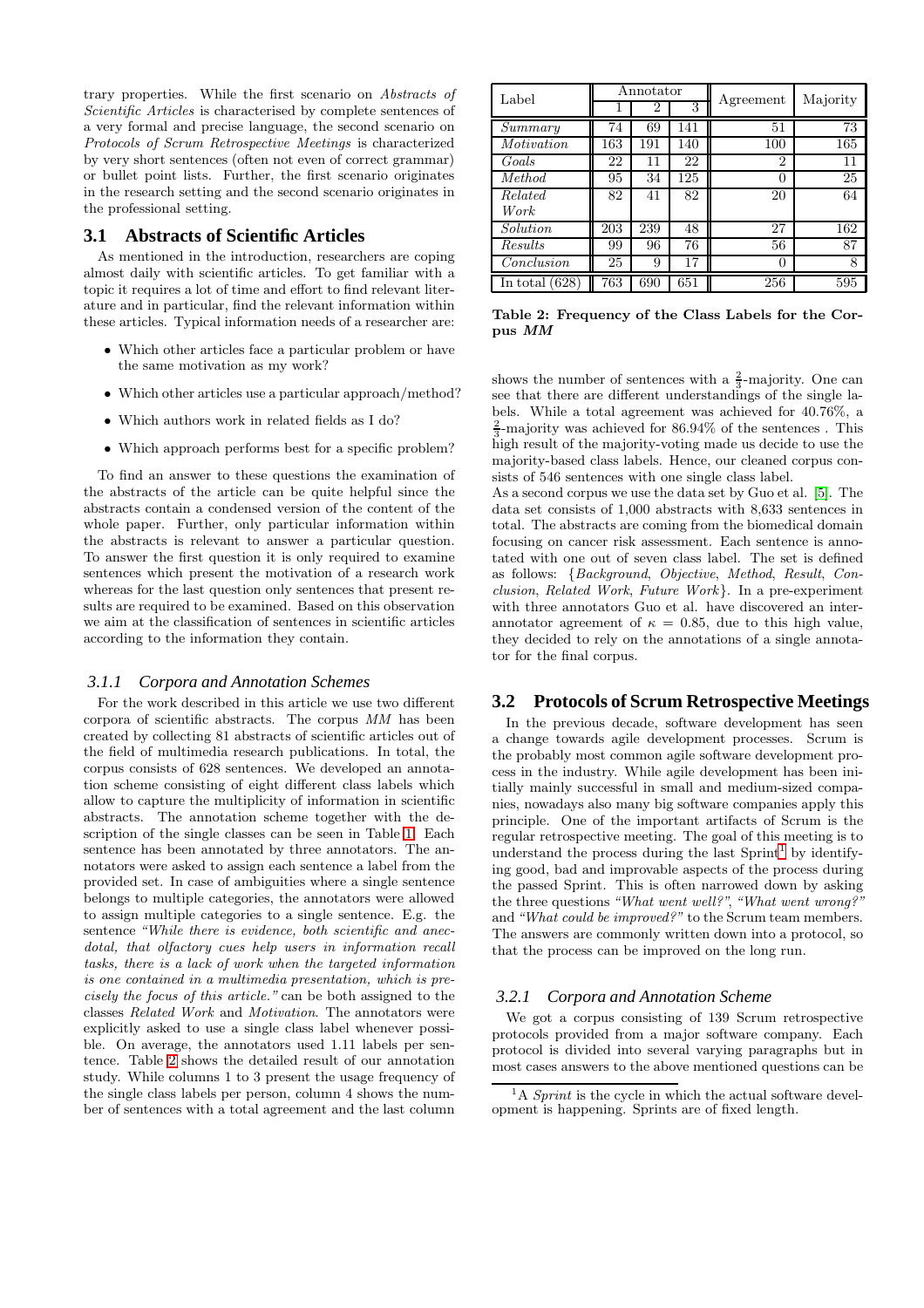| Label        | Description                                                                                          |
|--------------|------------------------------------------------------------------------------------------------------|
| Summary      | A complete summary of the work in one sentence                                                       |
| Motivation   | What is the motivation for the described work? Why is it relevant? What is the challenge?            |
| Goals        | What is/was the goal of the work?                                                                    |
| Method       | Which approach has been chosen for facing the problem? (Technology, Steps during the design process, |
|              | etc.                                                                                                 |
| Related Work | What has been done in this field before? Where did it succeed? Where did it fail?                    |
| Solution     | How does the presented approach work? What is the main idea?                                         |
| Results      | How well does the approach perform?                                                                  |
| Conclusion   | Is the result satisfying? In which ways can it be used?                                              |

<span id="page-3-1"></span>Table 1: Class Labels used for the Corpus MM

| Label                   | Scrum | $Scrum\_Subset$ |
|-------------------------|-------|-----------------|
| What went well?         | 264   | 191             |
| What went bad?          | 155   | 136             |
| What could be improved? | 234   | 115             |
| In total                | 653   | 442             |

<span id="page-3-2"></span>Table 3: Frequency of the Class Labels for the Corpora Scrum and Scrum Subset

found. The questions are followed by a list of bullet points where each bullet point is an independent statement/answer for the respective question. In total, there were 653 sentences in the corpus. Within the corpus we realized some variations in the terminology of the three typical questions mentioned above. This happened in particular across the different Scrum teams where each team uses their own terminology. Based on this observation we clustered all answers/notes for the following sets of questions/headlines:

- "What went well?"
- "What went wrong?", "What went bad?", "What did not work so well?", "What I did not like", "What did not go well?"
- "What could be improved?", "What should be improved?", "What can we improve?", "What should we do differently?", "What should we change?", "Areas of Improvement", "Suggestions", "What should we start doing?"

This clustering resulted in the corpus *Scrum* with the class distribution as presented in the first columns of Table [3.](#page-3-2)

A further analysis of the data revealed that some of the sentences/notes cannot even by humans be classified into one of the categories. In the data we found examples like *"Timing"* or *"Collaboration with Peter Smith"*. These examples could be classified in any of these categories, depending if *Timing* or *Collaboration with Peter Smith* was considered as positive, negative or something to be improved. In order to understand how much this influences the results we created another corpus which is a subset of *Scrum* where we manually removed all sentences where an annotator was not able to decide for a class label. We refer to this corpus by *Scrum Subset*. This corpus consists of 442 sentences in total. The distribution among the class labels is also presented in Table [3.](#page-3-2)

# <span id="page-3-0"></span>**4. SOLUTION**

We aim to solve the task of sentence classification with a supervised machine learning solution applying three classifiers with differing technologies. We apply a Bayesian classifier, a Decision Tree Classifier and a Support Vector Machine (SVM). Naive Bayes stands out by its training and classification speed, SVM has shown to be very successful when handling with textual data and tree-based classifiers can easily be interpreted by humans. In the following we present the groups of features used for classification. These features are designed to be domain-independent being not only restricted for the usage in the domains investigated in this article.

# **4.1 Feature Groups**

We use a set of different features which can be applied to the single sentences. The features have been chosen to be generic and well suited for the application scenarios but also for scenarios other than the examined ones. The groups of features are explained in the following.

# *4.1.1 Content*

Each word in the corpus is used as feature. In order to allow for different importance of the single words, we apply the *term frequency-inverse document frequency (tf-idf )* weighting scheme [\[14\]](#page-7-5).

## *4.1.2 Sentiment*

In order to incorporate the varying sentiment among different types of sentences, we check each word of a sentence for bearing an emotional connotation. For this, we use SentiWordNet [\[1\]](#page-6-6), which provides a mapping from single words to positive and negative sentiment scores (within the interval [-1.0,1.0]). Three features are derived from these scores: one feature summing up all the positive scores for the words in a sentence, one feature summing up all the negative scores for the words in a sentence and one feature the total sum.

## *4.1.3 Negation*

In addition to the sentiment features described above, the existence of negation words is checked. For this, each sentence is checked for the existence of the terms "not", "never" and "no". The feature described here contains the total number of these words in the sentence.

## *4.1.4 Tense*

Since the type of information contained in a sentence seems to vary in terms of tense, we are apply the *Stanford Lexicalized Parser* [\[4\]](#page-6-7) in order to determine the tense of the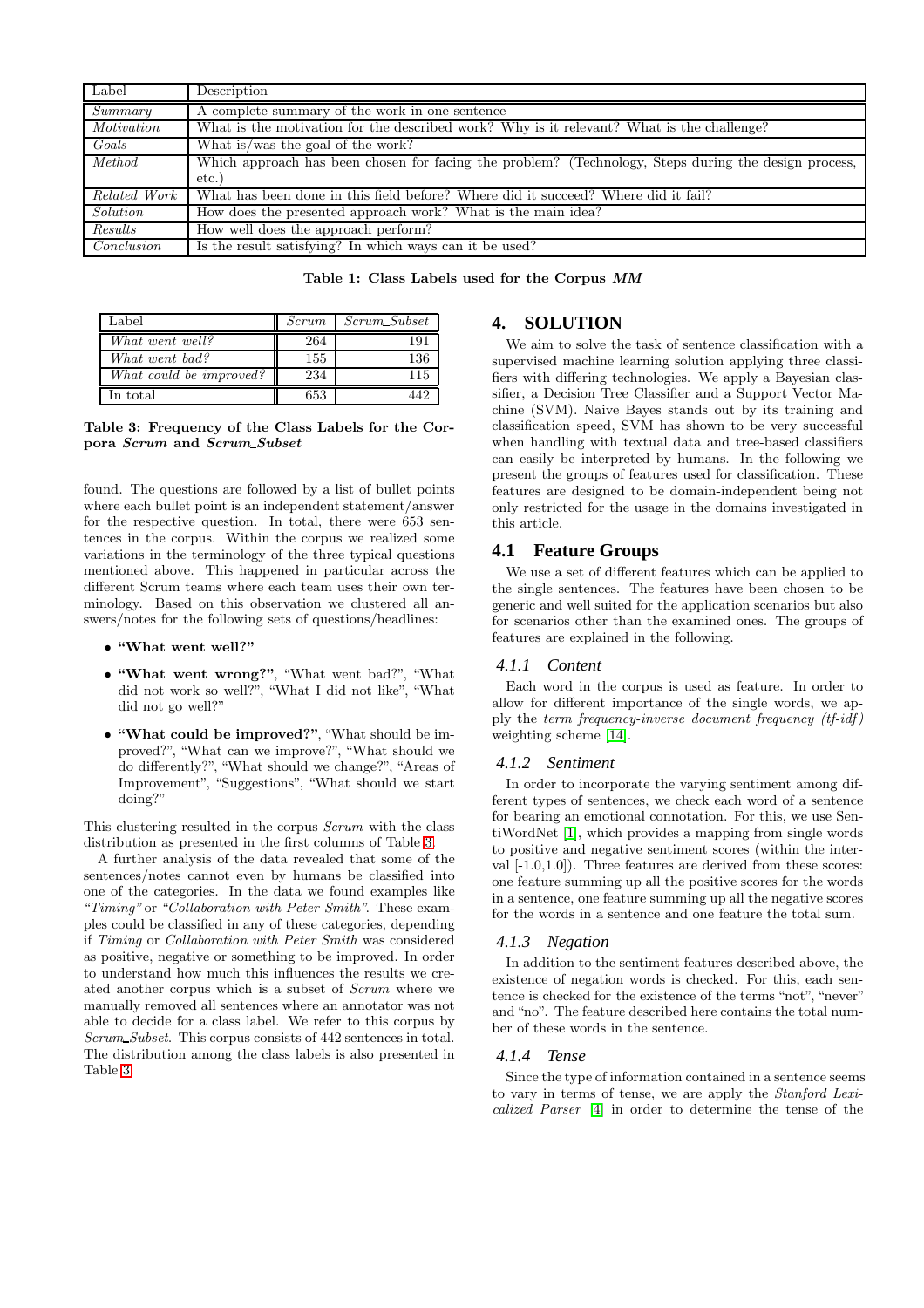sentences. One feature counts the past tense verbs and one feature counts the present tense verbs.

#### *4.1.5 Tense Indicator*

As in some cases, automated grammar parsers and taggers particularly fail in situations with incomplete sentences we use two additional features that count the existence of past tense indicators. On the one hand, this is the ending "ed" and on the other hand, these are the modal verbs "had", "was", "were", "been" and "got".

#### *4.1.6 Adjectives*

Adjectives are central to the meaning of a sentence and we therefore consider them as well. In order to detect them, we use again the tags created by the *Stanford Lexicalized Parser*.

#### *4.1.7 Indicative Indicator*

Certain types of information are characterized as a prompt to perform an action. We identify these sentences by the search for the terms "need", "should" and "must". The total frequency of these terms is hold by a single feature.

#### *4.1.8 Personal Pronouns*

Since the point of view from which a sentence is composed can give important insights on the type of information, we use personal pronouns as additional features.

#### *4.1.9 Position*

While some information tends to be at the beginning of a document, other tends to be placed in the middle or in the end. Since the length across the documents is usually not normalized, we make use of the relative position of a sentence within the document. We therefore divide the position of the sentence within the document by the total number of sentences in the respective documents resulting in a floating point value between 0.0 and 1.0.

#### *4.1.10 Counts*

The number of numeric tokens is also consulted as a feature. We assume that e.g. sentences from scientific abstracts that are of type "Result" contain a higher number of these tokens compared to other sentences. Based on the intuition that some type of information require more text to be described than others, we include the number of words within a sentence as another feature.

## <span id="page-4-0"></span>**5. EVALUATION**

We implemented the solution described in the previous section in Java, making use of the Weka framework [\[6\]](#page-6-8). After importing the corpora described in Section [3,](#page-1-0) we extracted the features out of the textual representation without any data-cleaning and stored the values in arff<sup>2</sup> files. In order to evaluate the feasibility of the single feature groups, we applied a single or all except one of the feature groups and for each of the resulting document representations we executed a separate evaluation on all data sets. For the scenario on *Abstracts of Scientific Publications*, we made use of all feature groups outlined in Section [4.](#page-3-0) For the scenario on *Protocols of Scrum Retrospective Meetings* we excluded the

|               |            | MM          |      |            | $\overline{G}uo$ |      |
|---------------|------------|-------------|------|------------|------------------|------|
|               | <b>SVM</b> | $_{\rm NB}$ | J48  | <b>SVM</b> | $_{\rm NB}$      | J48  |
| All           | .692       | .690        | .640 | .798       | .731             | .739 |
| All Except    |            |             |      |            |                  |      |
| Content       | .555       | .492        | .510 | .666       | .605             | .648 |
| Sentiment     | .694       | .710        | .644 | .800       | .732             | .739 |
| Negation      | .688       | .693        | .641 | .799       | .734             | .741 |
| Tense         | .686       | .699        | .641 | .798       | .730             | .737 |
| Tense Indic.  | .692       | .697        | .641 | .799       | .736             | .738 |
| Adjectives    | .699       | .692        | .641 | .799       | .735             | .738 |
| Indic. Indic. | .689       | .690        | .641 | .799       | .731             | .742 |
| Pers. Pron.   | .690       | .690        | .641 | .798       | .731             | .739 |
| Position      | .634       | .656        | .576 | .750       | .670             | .675 |
| Counts        | .692       | .694        | .639 | .799       | .741             | .741 |

<span id="page-4-1"></span>Table 4: Weighted F-Measures for the Scenario on Scientific Abstracts for all Features and for all Features except a single Feature Group

*Sentence Position* feature since the sentences in the provided corpus are ordered by class labels, which cannot be assumed in a realistic setting and hence the result would be biased.

We used three different classifiers from the Weka library. As a representative for the Support Vector Machines, we used the *SMO* class [\[12\]](#page-7-6), as a Bayes classifier we used the *NaiveBayes* class [\[7\]](#page-6-9) and finally as a decision tree classifier we used the  $J48$  classifier [\[13\]](#page-7-7). Each of these classifiers was used with its standard settings. In order to avoid a biased split into training and testing data the evaluation was carried out applying a 10-fold cross validation. For all evaluations we measured the average by class sized weighted F-Measure across all class labels for each corpus separately.

### **5.1 Evaluation Results**

#### *5.1.1 Abstracts of Scientific Articles*

The results of our evaluation within the scenario of *Scientific Abstracts* can be obtained from Table [4](#page-4-1) and Table [5.](#page-5-0) While the first one gives an overview on using all features and all features except one single group of features, the second table presents results for using only a single feature group. For both corpora, *MM* and *Guo*, it can be seen that the SVM outperforms the other classifiers. The results for the *Guo* corpus are more than 10% better compared to the *MM* corpus. Reasons for this will be discussed later in this article. Examining Table [4](#page-4-1) in detail, one can see that the removal of the *Content* feature results in the largest drop in terms of F-Measure for all the classifiers and both corpora. Further, leaving out the *Position* of a sentence in an abstract also results in a major decrease of the F-Measure. The removal of the other feature groups has only a minor impact on the F-Measure. The best results across the corpora using *SVM* or *Naives Bayes* were obtained when including all features except for the feature group of *Adjectives* or *Sentiment*.

Examining the results for the usage of single features (see Table [5\)](#page-5-0), one the same tendency can be observed: the best results for a single feature group are obtained using the *Content* features (up to 0.748), while the position information alone yields an F-Measure of up to 0.557. Further, using solely *Tense*, *Tense Indicator* or *Personal Pronouns* with the *MM* corpus the results are clearly better compared to

<sup>&</sup>lt;sup>2</sup> arff: "Attribute relation format", the internal data representation used by Weka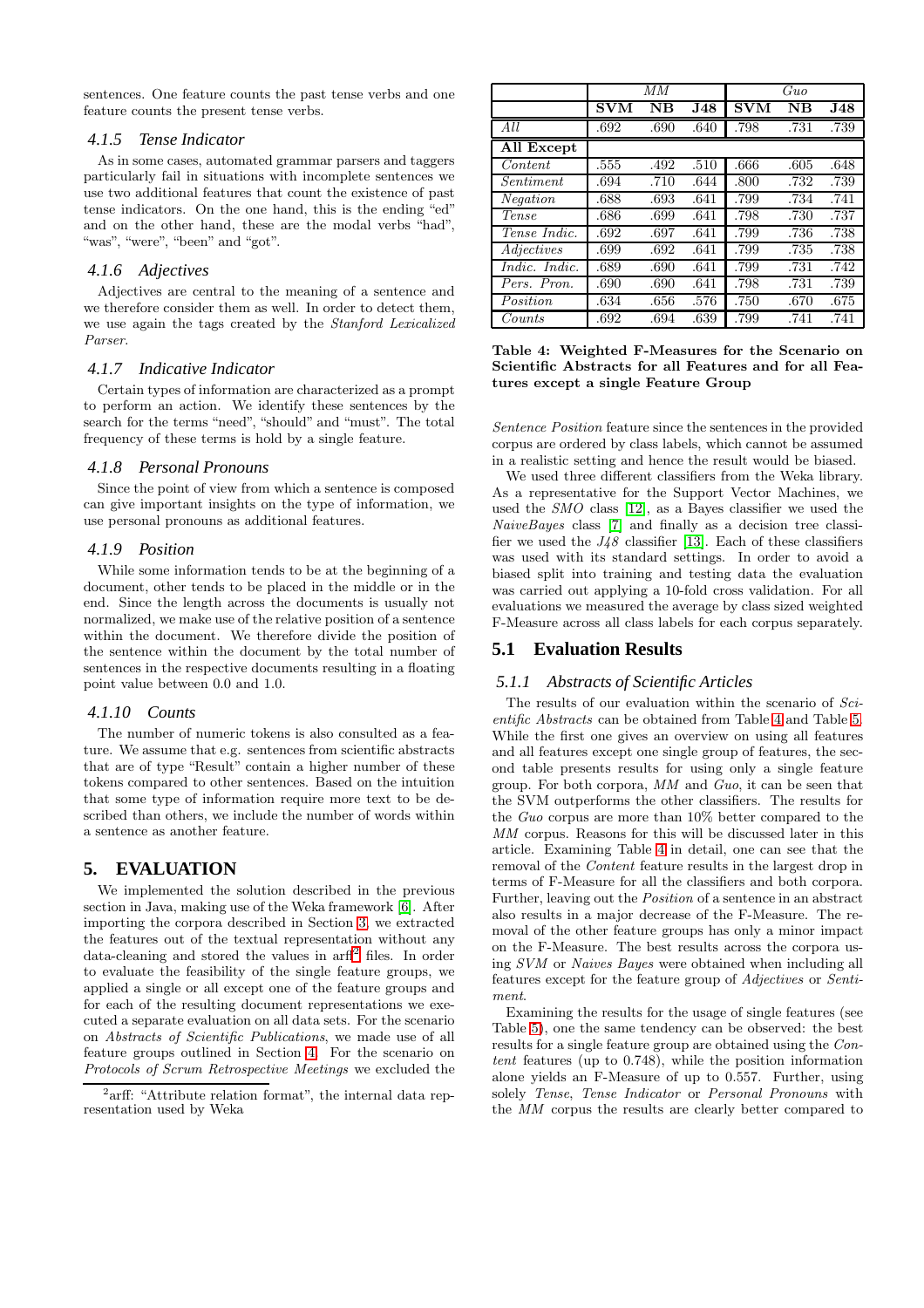|                      |            | MМ          |            |            | Guo  |            |
|----------------------|------------|-------------|------------|------------|------|------------|
| Only                 | <b>SVM</b> | $_{\rm NB}$ | <b>J48</b> | <b>SVM</b> | NB   | <b>J48</b> |
| Content              | .634       | .668        | .575       | .748       | .683 | .668       |
| Sentiment            | .141       | .224        | .223       | .247       | .262 | .338       |
| Negation             | .148       | .162        | .154       | .247       | .247 | .247       |
| Tense                | .248       | .243        | .242       | .323       | .326 | .358       |
| Tense Indic.         | .278       | .279        | .265       | .254       | .319 | .319       |
| Adjectives           | .166       | .168        | .193       | .247       | .250 | .247       |
| <i>Indic. Indic.</i> | .155       | .147        | .143       | .254       | .250 | .254       |
| Pers. Pron.          | .274       | .269        | .268       | .279       | .280 | .280       |
| Position             | .489       | .487        | .492       | .557       | .540 | .554       |
| Counts               | .143       | .241        | .257       | .248       | .276 | .300       |

<span id="page-5-0"></span>Table 5: Weighted F-Measures for the Scenario on Scientific Abstracts for Single Feature Groups

the remaining features.

The provided tables only present the weighted average F-Measure for all labels. When we analyzed the results for the single labels, we observed a spread of the F-Measures. For the corpus *Guo*, we observed the maximum F-Measure for the class *Result* with a value of 0.85 and the minimum value was observed for the class *Related Work* with a value of 0.26. For the corpus *MM*, the lowest F-Measure was observed for the class *Conclusion*. This value is 0.0 since the class label appeared very rarely in the corpus and the respective sentences were wrongly classified (due to the lack of training data for this class label). The best F-Measure was achieved for the class *Summary* with a value of 0.85.

We have seen that the results for the corpus *Guo* are substantially better compared to the results for the corpus *MM*. In order to understand this behaviour we ran another experiment where we used only (randomly selected) subsets of *Guo* instead of the complete corpus. The results for the different subset sizes can be obtained from Figure [1.](#page-5-1) For comparison the result for the usage of the complete corpus *MM* is plotted in the figure. One can see that the F-Measure for *Guo* is increasing steadily with increasing corpus size resulting in a saturation at around 2,500 instances. Comparing the result for the corpus *MM* with the result for *Guo* using the same number of instances shows that the outcome is similar. Hence, it can be assumed that the different results for the complete corpora are a consequence of the different corpora sizes. This also delivers the insight, that the different annotation schemes used for the corpora *MM* and *Guo* do not have a major impact on the result.

#### *5.1.2 Protocols of Scrum Retrospective Meetings*

Tables [6](#page-5-2) and [7](#page-6-10) show the results for the scenario on *Protocols of Scrum Retrospective Meetings*. Similar to the evaluation outlined above, we first evaluated the usage of all features and all features except a single feature group and afterwards analyzed the results for the usage of single feature groups.

Overall, we see that *SVM* and *Naive Bayes* classifier perform similarly (depending on the setting) while the *J48* classifier provides almost continuously worse results. The results for the corpus *Scrum Subset* are better for all evaluations compared to *Scrum*. We consider this to be the result of the filtering of instances where humans were not to perform a class decision.

Examining Table [6](#page-5-2) in detail, one can observe that the re-



<span id="page-5-1"></span>Figure 1: F-Measures when using only Parts of Guo for 10-Fold Cross Validation compared to the Result for MM

|               | <b>Scrum</b> |      |            | $Scrum\_Subset$ |      |      |
|---------------|--------------|------|------------|-----------------|------|------|
|               | <b>SVM</b>   | NB   | <b>J48</b> | <b>SVM</b>      | NR   | J48  |
| All           | .572         | .562 | .513       | .661            | .669 | .592 |
| All Except    |              |      |            |                 |      |      |
| Content       | .467         | .484 | .466       | .550            | .570 | .548 |
| Sentiment     | .558         | .550 | .495       | .656            | .650 | .565 |
| Negation      | .574         | .560 | .506       | .661            | .688 | .600 |
| Tense         | .565         | .567 | .522       | .673            | .669 | .603 |
| Tense Indic.  | .563         | .556 | .503       | .655            | .666 | .588 |
| Adjectives    | .572         | .560 | .520       | .664            | .685 | .606 |
| Indic. Indic. | .569         | .565 | .511       | .657            | .671 | .590 |
| Pers. Pron.   | .574         | .565 | .515       | .663            | .673 | .593 |
| Counts        | .567         | .560 | .510       | .653            | .680 | .605 |

<span id="page-5-2"></span>Table 6: Weighted F-Measures for the Scenario on Scrum Protocols for all Features and for all Features except a single Feature Group

moval of the *Content* feature has the largest impact on the overall result. Removing any of the other feature groups results only in minor changes of the F-measure. Interestingly, the *Sentiment* feature group seems to have a major impact when using *J48*. The same trend can be observed when examining Table [7.](#page-6-10) *Content* is the feature group performing best when used alone while it is followed by *Sentiment* when using *J48*.

#### **5.2 Evaluation Discussion**

As presented, we have evaluated the feasibility of our approach in two different scenarios. While the scenario on *Scientific Abstracts* was evaluated using two different corpora with two different class sets, the scenario on *Protocols of Scrum Retrospective Meetings* was evaluated using one corpus and a filtered subset of the same corpus, both with the same class set. In the first scenario, we have seen a similar result for the two corpora and have shown that the size of the training corpus is a key aspect for a successful classification of sentence types. Using not enough training data yields losses in terms of F-Measure. Although the number of classes was smaller for the scenario on *Protocols of Scrum Retrospective Meetings*, the overall results are worse. Com-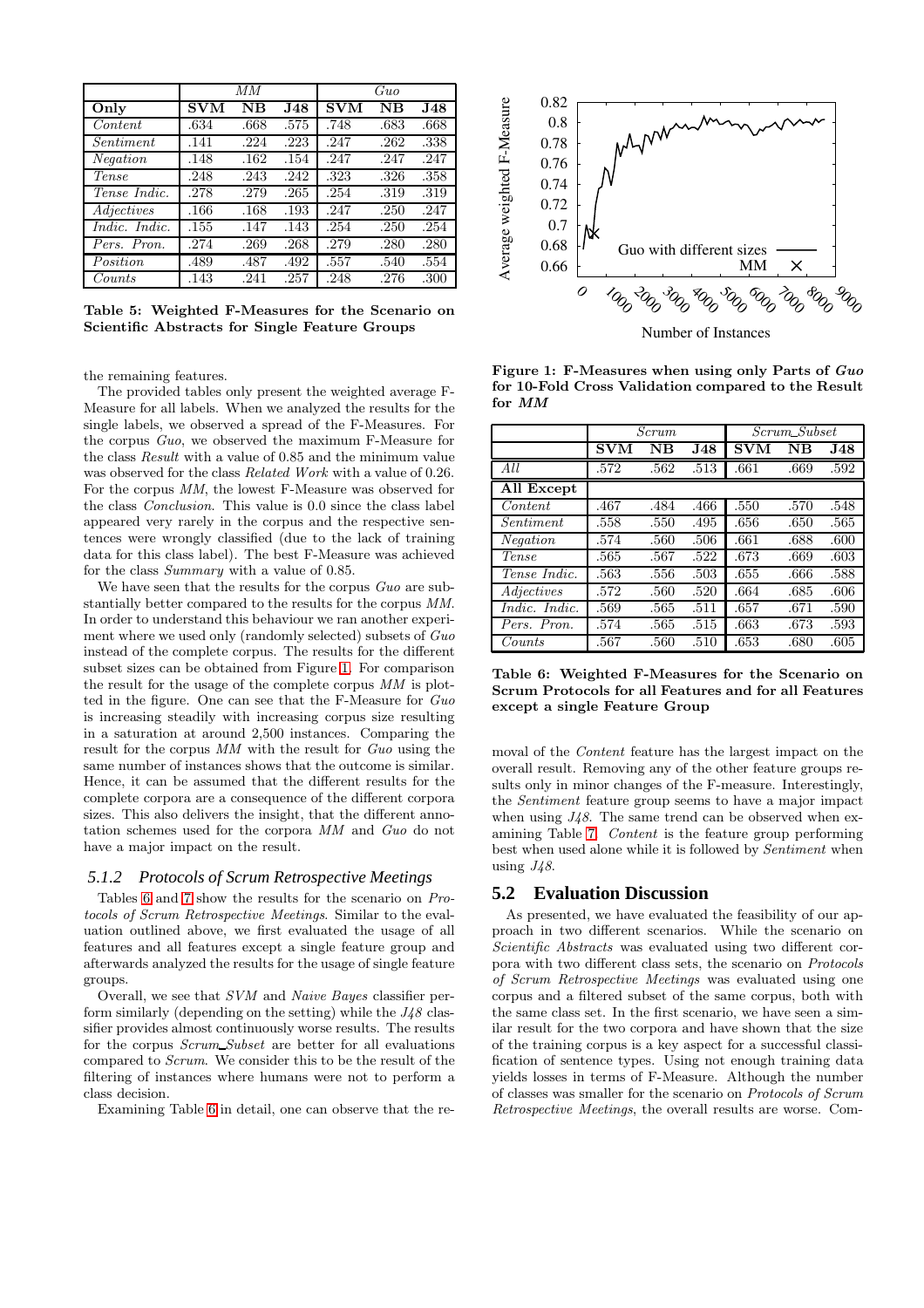|                      | Scrum      |             |            | Scrum_Subset |             |      |
|----------------------|------------|-------------|------------|--------------|-------------|------|
| Only                 | <b>SVM</b> | $_{\rm NB}$ | <b>J48</b> | SVM          | $_{\rm NB}$ | J48  |
| Content              | .552       | .533        | .485       | .647         | .644        | .546 |
| Sentiment            | .323       | .379        | .425       | .415         | .464        | .458 |
| Negation             | .293       | .309        | .309       | .364         | .364        | .364 |
| Tense                | .382       | .392        | .399       | .260         | .346        | .462 |
| Tense Indic.         | .357       | .339        | .410       | .366         | .366        | .315 |
| Adjectives           | .310       | .336        | .340       | .346         | .362        | .341 |
| <i>Indic. Indic.</i> | .341       | .341        | .341       | .391         | .392        | .392 |
| Pers. Pron.          | .332       | .322        | .325       | .285         | .349        | .332 |
| Counts               | .324       | .375        | .410       | .280         | .376        | .363 |

<span id="page-6-10"></span>Table 7: Weighted F-Measures for the Scenario on Scrum Protocols for Single Feature Groups

paring the F-Measure for *Scrum* (0.57) with the results for a subset of *MM* with the same number of instances (0.72), one can see that not only the size of the training corpus is important for a successful classification. Reducing the classification problem for *Scrum* to a problem solvable by humans (filtering out instances that humans are not able to classify), the results become better although the training corpus is shrinking but are still worse than the results for the first scenario. We see the following aspects that could be considered as a reason for this outcome:

- The instances in the corpus *Scrum* often consist of incomplete sentences and have an incorrect grammatical structure. This results in misleading values for the features that rely on part-of-speech taggers. These taggers typically assume complete sentences with correct grammar.
- Many typographical errors can be found in this corpus, probably because of the informal nature of the protocols. This increases the size of the feature space unnecessarily and similar words are not mapped on each other although they should. This could at least partly be resolved by applying automated spelling corrections before feature extraction.
- The sentences are shorter and hence instances have less non-zero values in the feature space (on average 11.32 non-zero values for each instance) compared to the scenario on *Scientific Abstracts* (on average 23.05 non-zero values for each instance) that can be used by the classifier for classification.

#### <span id="page-6-0"></span>**6. CONCLUSIONS AND FUTURE WORK**

In this article we have examined the usage of machine learning based sentence classification in order to detect the type of a sentence without the usage of domain-specific features and a design without restriction on the set of class. To gather insights on this, we analyzed two different scenarios with two corpora each. We have shown, that the classification is applicable in both scenarios, while the obtained results in the scenario on *Abstracts of Scientific Articles* are better. We further identified some factors for a successful sentence classification and showed limitations of the approach.

As mentioned in the beginning of this paper, the sentence classification can be used for the purpose of information filtering. This approach could be transferred into applications

such as tools for efficient search where users can enter a search query together with the type of information they want to search in. This would result in a higher precision of the retrieval process and a reduced search space.

The work presented focuses on single sentences without incorporating contextual information (except for the relative position of the sentence). Taking this information into account could improve the overall results. In particular in scenarios where sentences of a single type appear in textual proximity to each other, such as the job search scenario outlined in the introduction, considering information on neighbouring sentences might improve the overall result.

Finally, the work presented should be evaluated in additional application scenarios.

## **Acknowledgments**

The work presented in this paper was performed within the context of the Software Campus project *SADoku*; it was funded by the German Federal Ministry of Education and Research (BMBF) under grant no. 01IS12054. The authors assume responsibility for the content.

# <span id="page-6-6"></span>**7. REFERENCES**

- [1] S. Baccianella, A. Esuli, and F. Sebastiani. Sentiwordnet 3.0: An enhanced lexical resource for sentiment analysis and opinion mining. In *LREC*, volume 10, pages 2200–2204, 2010.
- <span id="page-6-1"></span>[2] R. Daniel. Domain-independent mining of abstracts using indicator phrases. *D-Lib Magazine*, 18(7/8), July 2012.
- <span id="page-6-5"></span>[3] E. de Maat, K. Krabben, and R. Winkels. Machine learning versus knowledge based classification of legal texts. In *Proceedings of the 2010 conference on Legal Knowledge and Information Systems: JURIX 2010: The Twenty-Third Annual Conference*, pages 87–96. IOS Press, 2010.
- <span id="page-6-7"></span>[4] M.-C. De Marneffe, B. MacCartney, and C. D. Manning. Generating typed dependency parses from phrase structure parses. In *Proceedings of LREC*, volume 6, pages 449–454, 2006.
- <span id="page-6-2"></span>[5] Y. Guo, A. Korhonen, M. Liakata, I. S. Karolinska, L. Sun, and U. Stenius. Identifying the information structure of scientific abstracts: An investigation of three different schemes. In *Proceedings of the 2010 Workshop on Biomedical Natural Language Processing*, BioNLP '10, page 99–107, Stroudsburg, PA, USA, 2010. Association for Computational Linguistics.
- <span id="page-6-8"></span>[6] M. Hall, E. Frank, G. Holmes, B. Pfahringer, P. Reutemann, and I. H. Witten. The weka data mining software: an update. *ACM SIGKDD explorations newsletter*, 11(1):10–18, 2009.
- <span id="page-6-9"></span>[7] G. H. John and P. Langley. Estimating continuous distributions in bayesian classifiers. In *Eleventh Conference on Uncertainty in Artificial Intelligence*, pages 338–345, San Mateo, 1995. Morgan Kaufmann.
- <span id="page-6-4"></span>[8] A. Khoo, Y. Marom, and D. Albrecht. Experiments with sentence classification. In *Proceedings of the 2006 Australasian language technology workshop*, pages 18–25, 2006.
- <span id="page-6-3"></span>[9] M. Liakata, S. Saha, S. Dobnik, C. Batchelor, and D. Rebholz-Schuhmann. Automatic recognition of